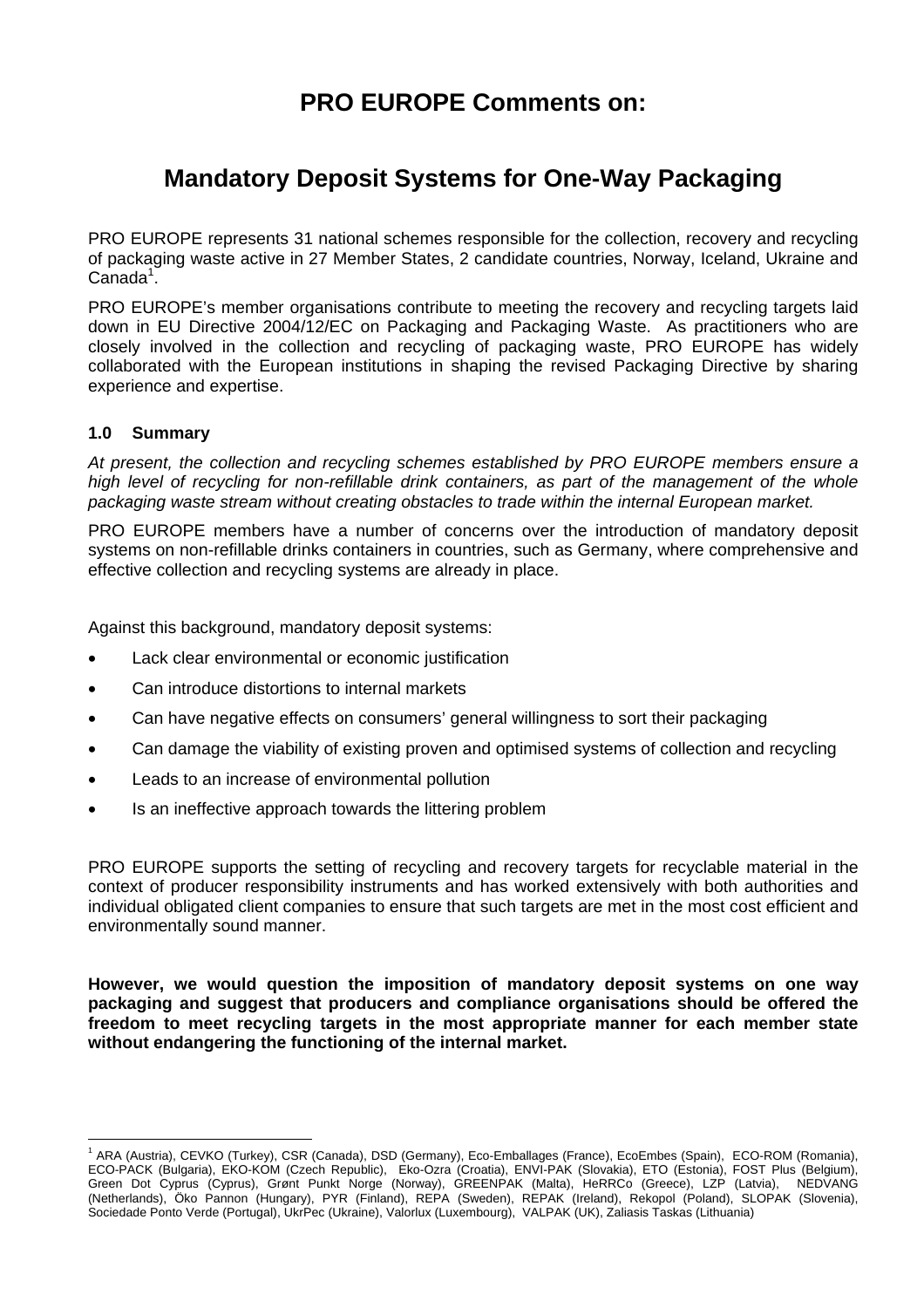# **2.0 Environmental Arguments**

### **2.1 Recovery Rates**

Countries with a deposit system for one-way beverage containers do not necessarily lead to the achievement of higher collection and recycling rates.

Analysis of the recovery and recycling rates achieved for used packaging in 2004 in the member states by the European Commission show that e.g. Denmark has one of the lowest recycling results for plastics, paper and metal packaging within the European Union<sup>[2](#page-1-0)</sup>.

# **2.2 Resource consumption**

In general for the introduction of deposit systems, new transport systems have been set up. This has resulted in increased fuel consumption, traffic congestion and  $CO<sub>2</sub>$  emissions. This is corroborated by a research study from PETCORE<sup>[3](#page-1-1)</sup> which has shown that the kerbside collection and recycling of beverage containers via a collection system like the DSD system in Germany produces a lower environmental impact than collection via the current German mandatory deposit system.

# *2.3* **Littering**

 $\overline{a}$ 

Drink containers represent a small but highly visible part of all litter and PRO EUROPE would absolutely agree that the elimination of littering is a highly desirable aim. Studies show that the average share of packaging waste is 6 % of the overall litter stream. Beverage packaging waste accounts for only 0.45 % of the total litter. By far the largest fraction of the overall litter stream consists of cigarette butts, organic waste and non-packaging litter.<sup>4</sup> In fact PRO EUROPE and its members already run educational programs<sup>[5](#page-1-3)</sup> in this area and are ready to co-operate with authorities and industry to tackle this problem.

Much research has been done into potential policy initiatives which could effectively tackle the problem of litter. In a recent study the declared reasons for littering are "by mistake", inadvertently" (for [6](#page-1-4)5%) followed by "lack of infrastructure" (38%) and imitation (35%). <sup>6</sup> The main conclusions of which are that consumer education, enforcement and the availability of litter receptacles are the most important factors affecting litter levels<sup>7</sup>. We therefore feel that the association of litter reduction with the introduction of mandatory deposit systems is erroneous.

### **2.4 Consumers' willingness to separate waste**

In almost all EU member states, systems now exist which rely on consumers to separate their waste into numerous streams in order that it can be separately collected for recycling. Although this can at times be onerous, it has become a part of the national culture for many mature recycling systems.

If consumers are further required to separate another waste stream which must be dealt with in a special way and deposited away from the home, this will not only confuse the consumer but also mean additional effort, thereby reducing the willingness of consumers to continue separating waste. Moreover, it seems unlikely that consumers would differentiate between plastic bottles which must remain in the separate collection system (e.g. for detergents) and those which must be returned to the retailer.

<span id="page-1-0"></span><sup>&</sup>lt;sup>2</sup> http://ec.europa.eu/environment/waste/pdf/2004.xls<br><sup>3 "Moride Israest PET Life Cycle Assessment Che.y</sup>

<span id="page-1-1"></span><sup>&</sup>lt;sup>3</sup> "Worlds largest PET Life Cycle Assessment – One way PET levels with refillable glass", PETCORE 2004

<span id="page-1-2"></span><sup>4</sup> Eco Emballages Study + Study of University of Vienna

<span id="page-1-5"></span><span id="page-1-3"></span><sup>5</sup> "Environmental Education – the path to Sustainable Development", PRO EUROPE 2005/2006

<span id="page-1-4"></span><sup>&</sup>lt;sup>6</sup> "Perception of Littering", survey carried out by Eco Emballages in France in June 2006 among 1000 persons over 15 years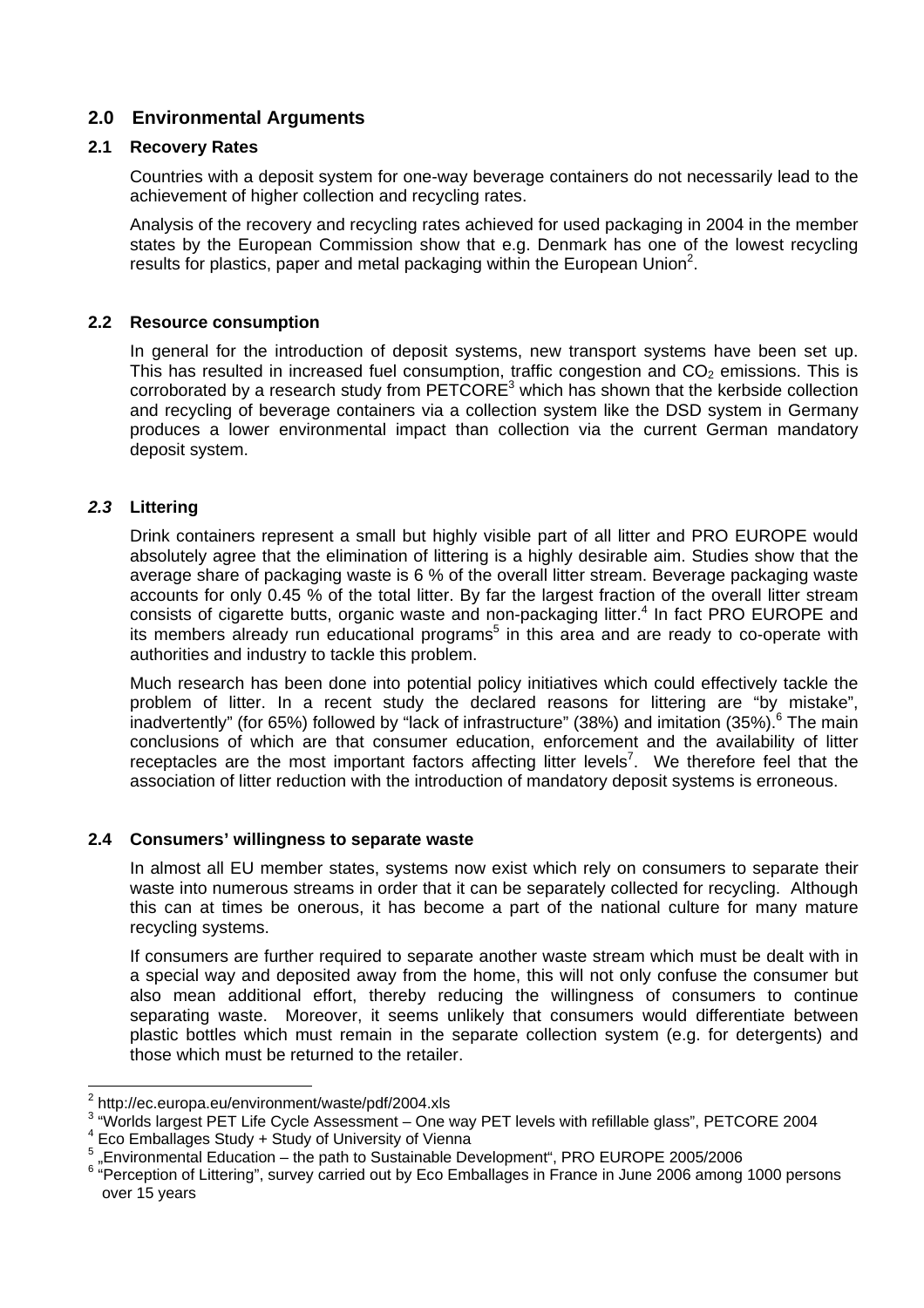# **2.5 Changes in Consumption Trends**

Even though there is no proven environmental benefit in favouring refillable compared to oneway packaging, supporters of mandatory deposit systems still cite their introduction as a means of benefiting the environment by increasing usage rates of refillable containers. In fact this is also a questionable claim.

Analysis shows that there have been no such effects visible in Sweden and other countries using deposits for extended periods, on the contrary in fact, one way packaging is increasing year by year.

Finally, even in the German deposit system where there is a relatively high financial incentive for the return of packaging (0,25  $\in$ Cents) the quota of refillable containers for main beverage sectors is once again decreasing after reaching a short peak during the initial introductory phase of the deposit system.<sup>[8](#page-2-0)</sup>

# **2.6. Producer Responsibility**

The concept of producer responsibility places obligations on those producers who have a degree of control over the quantities, composition and design of packaged products for the collection and recycling of their products or packaging at the end of their life – it is the practical way by which the EU implements the "polluter pays" principle.

In addition to increasing recovery rates, one of the objectives of producer responsibility legislation is to encourage producers to reduce the quantity and improve the environmental impacts of the products for which they carry some responsibility and that end up in the national waste stream and in this respect it has proven successful in many member states<sup>9</sup>[.](#page-2-1)

With mandatory deposit systems for one-way-packaging the producer has no incentive to reduce the quantity of packaging that he places on the market since the link that is created with producer responsibility legislation between the material produces and the price he pays for their recovery at end of life is completely severed.

# **3.0 Effects on Consumers and the Economy**

# 3.1 *Effects on Producer Responsibility and Consumers:*

The existing recycling systems which were set up in each Member State under the Packaging Directive are funded by industry using producer responsibility mechanisms (described in 2.6 above). As such, costs for collection and recovery of end of life products are paid by producers and although it is understood that these must eventually be reflected in the prices paid by consumers, producer responsibility mechanisms enable producers to internalise and minimise these costs. Moreover, they are able to control these costs by optimising the packaging they choose to use.

Where separate systems are set up for the recovery of one-way beverage containers, costs for producers increase substantially due to the set up of extra handling, sorting and administration mechanisms over and above those already in place. In addition, producers have little or no control over these extra costs which tend to be passed in full to consumers (See Annex (I)).

Additional costs and space requirements also tend to encourage retailers to reduce shelf-space allocated to deposit-bearing products which in turn reduces the variety that they are willing to stock, thereby reducing consumer choice.

<sup>-&</sup>lt;br>7  $\frac{6}{100}$  of the interviewed people thought that education is the right tool to fight littering  $\frac{8}{100}$  and the continues are coming to a common

<span id="page-2-0"></span>Andreas Rottke, Association of German Mineralwater Producer, Presentation during a seminar of ASCON dated 24.02.2007, see also Annex 2

<span id="page-2-1"></span><sup>&</sup>lt;sup>9</sup> "Effective Packaging - Effective Prevention", PRO EUROPE 2004/2005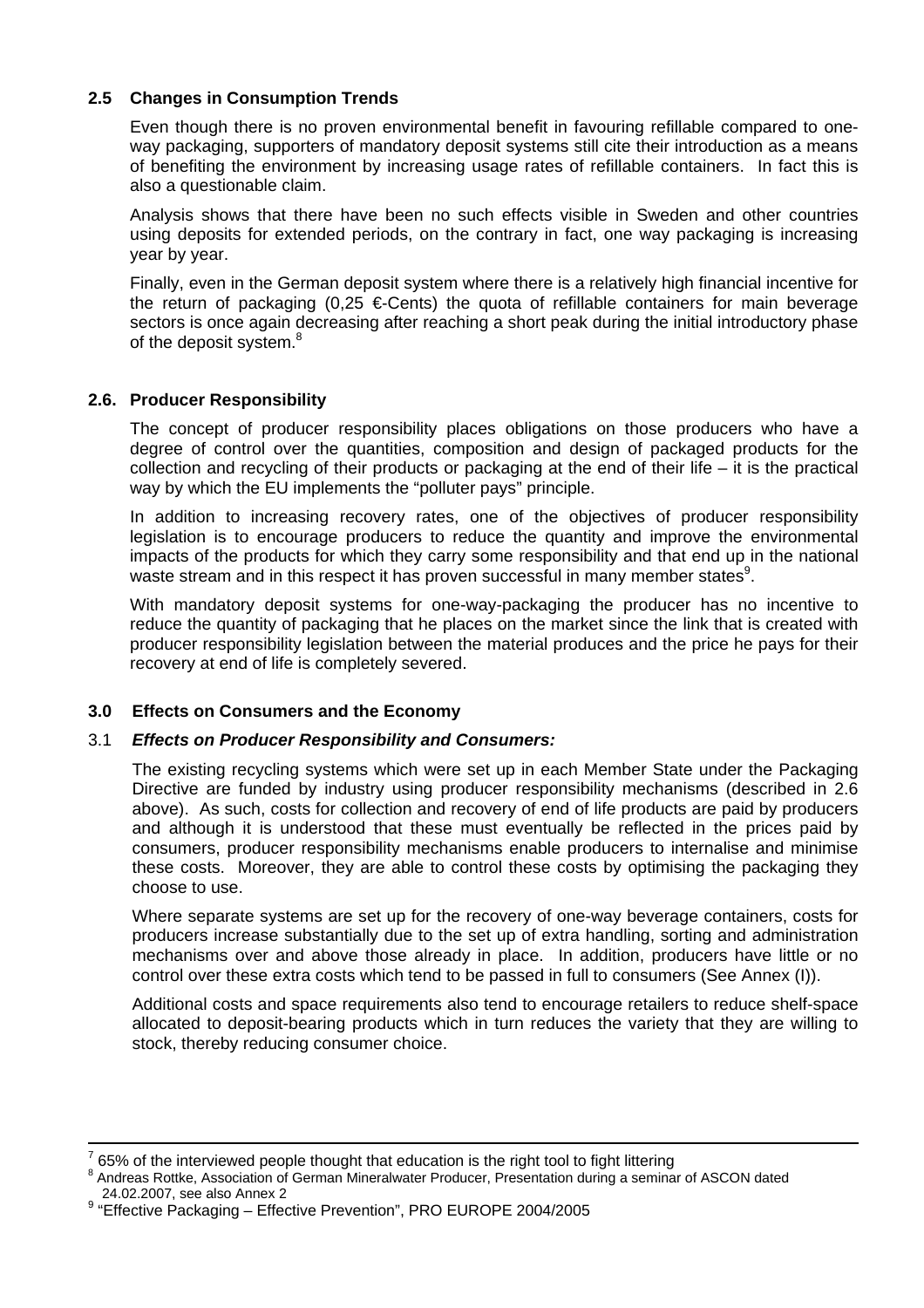# 3.2 *Effects on Existing Recycling Systems:*

Mandatory deposit systems separate the packaging waste stream into beverage containers and other packaging types. Therefore, since the proportion of non-refillable drink containers in kerbside collection systems reduces, the recycling of the remaining packaging becomes more costly, mainly because of the underutilization of the existing infrastructure for the collection and sorting of used household packaging. This is again reflected in costs to producers and to consumers as well and will threaten the viability of established schemes.

Running an integrated system for packaging and a mandatory deposit for certain kinds of beverage packaging would cost  $2 - 3$  times more than running only one system for all packaging<sup>10</sup>; this has been confirmed by the results of the PERCHARDS Study on behalf of the European Commission<sup>11</sup>.

# 3.3 *Market Effects:*

Experience of the effects experienced through the imposition of mandatory deposit systems has shown a number of consequences on local markets:

- Consumers tend to try to avoid paying deposits by shifting to deposit free products. This includes shopping in stores across borders where mandatory deposits are not applied. Consequently, retailers in the border region are faced with tremendous loses due to 'customer migration'.
- Damage has been sustained by non-refillable packaging markets, for example can producers.
- Large supermarkets tend to be better equipped to cope with deposit systems than smaller retailers who usually have neither the space nor the finances to install reverse vending machines which means that they have to take back and check bottles manually.

## 3.4 *Effects to the Internal Market*

Moreover, mandatory deposit systems can also introduce distortions to the internal market, as highlighted in the European Commission Report on the Implementation of Directive 94/62/EC on Packaging and Packaging Waste: "*National measures can lead to distortions of competition and in some cases partitioning of the internal market, which contradicts the objectives of the directive. The beverage packaging sector has signalled such impacts from mandatory deposit systems for non-refillable containers."* Indeed, there is a risk that a packaging produced in a Member State cannot be put on the market of another Member State having a mandatory deposit system into place because the packaging would not fit with the format imposed by the deposit system. The prospect of 27 different mandatory deposit systems and 27 different packaging requirements would make it very difficult for both small and large businesses to sell their packaging across the EU and could distort competition.

 $\overline{a}$ <sup>10</sup> FOST Plus

<span id="page-3-1"></span><span id="page-3-0"></span><sup>&</sup>lt;sup>11</sup> "PERCHARDS - Study on the progress of the implementation and impact of Directive 94/62/EC of the functioning of the Internal Market", page 129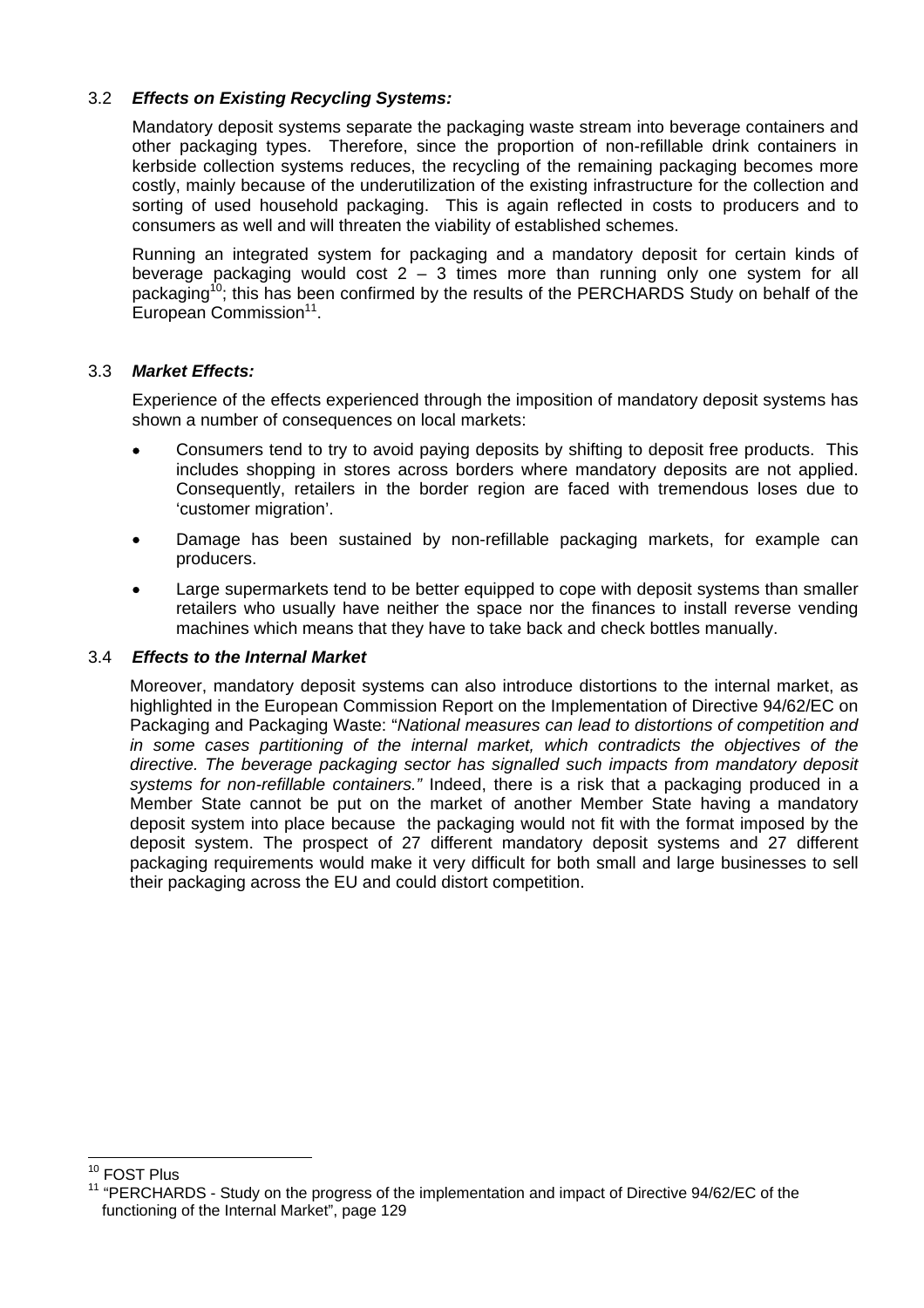#### **Annex (I): Effects on Consumer Costs**

Comparing the costs that a filler has to pay for each one-way beverage container to the respective system and/or the retailers show discrepancies between the different solutions<sup>12</sup>: Moreover it has to be taken into account that the non-redeemed deposit is used in most of the deposit systems to co-finance the system.

|                             | Denmark <sup>13</sup> | Norway <sup>14</sup> | Austria <sup>15,16</sup>    | Belgium <sup>17,18</sup>    |
|-----------------------------|-----------------------|----------------------|-----------------------------|-----------------------------|
|                             | <b>DEPOSIT</b>        | <b>DEPOSIT</b>       | <b>KERBSIDE - Green Dot</b> | <b>KERBSIDE - Green Dot</b> |
| Can<br>Alu<br>0,33          | 2,8                   | $\overline{2}$       | 0,496                       | 0,21                        |
| Can<br><b>Steel</b><br>0,33 | 4,6                   | 4                    | 0,516                       | 0.063                       |
| <b>PET</b><br>bottle<br>0,5 | 4,5                   | 4                    | 1,830                       | 0,79                        |
| Glass<br>bottle<br>0,5      | 11,2                  | $\Lambda$ .          | 2,413                       | 0,70                        |

### **Annex (II): Changes in Consumption Trends[19](#page-4-7)**



<span id="page-4-0"></span>12 All figures are  $\in$  Cents

<span id="page-4-1"></span><sup>13</sup> Moreover fillers have to pay in Denmark the yearly registration fee per filler/importer of  $\epsilon$  150,-.

<span id="page-4-2"></span><sup>14</sup> Moreover fillers have to pay in Norway a general registration fee of €3.843,- as well as a registration fee per product of € 640,-;

<span id="page-4-4"></span><span id="page-4-3"></span>

<sup>&</sup>lt;sup>15</sup> ARA – full cost system for the collection, sorting and recycling of all used packaging<br><sup>16</sup> Weight of aluminium-can: 13,40 g / Weight of steel-can: 25,80 g / Weight of PET-bottle: 30 g (incl. plastic label and plasti cap) / Weight

<span id="page-4-5"></span>

of glass-bottle: 382,7 g (incl. paper label and aluminium cap) / Fees per 1.1.2007<br><sup>17</sup> FOST Plus - full cost system for the collection, sorting and recycling of all used packaging<br><sup>18</sup> Fees per 01.01.2007

<span id="page-4-7"></span><span id="page-4-6"></span>